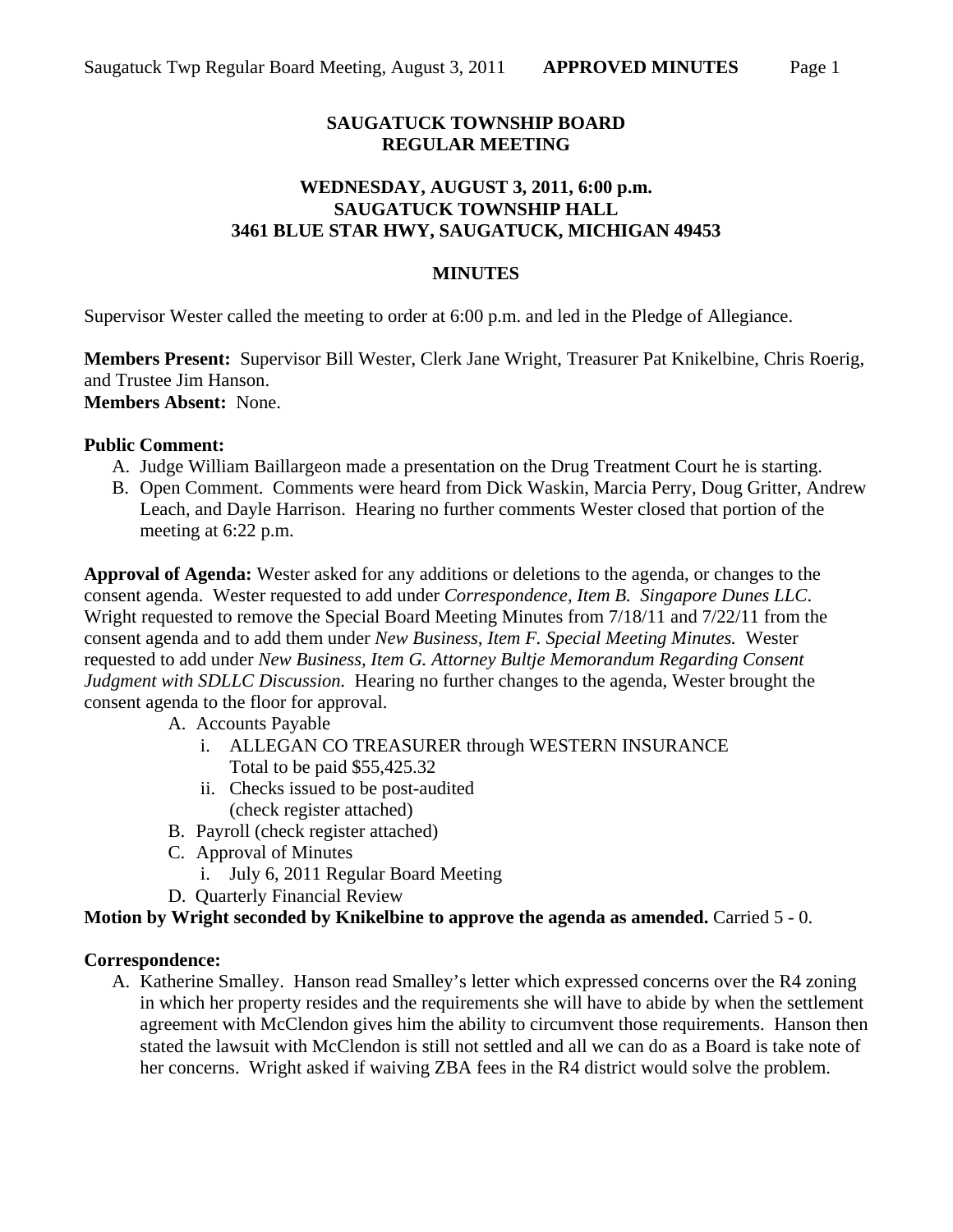Hanson could not knowingly respond. Roerig suggested letting the process settle and address the issues on a case by case basis.

B. Singapore Dunes, LLC. Wester read SDLLC's letter regarding expenses related to recent township meetings. The letter stated they will remit payment directly to the court reporter for ½ the charges in accordance with the Federal Court's order. It also stated they agreed to pay for ½ of the police security costs for the recent public hearing held at the High School and submitted a check for that share of the cost. Wester stated we will sign the check over to the City of Douglas and include it with a check from the Township for ½ of the cost.

### **Unfinished Business:** None.

#### **New Business:**

- A. Harbor Committee Resignation & Appointment. Wright read an email from Harbor Committee Member Dave Engel that stated due to his busy schedule and travel for work he is resigning his position on the committee. **Motion by Roerig and seconded by Wester to accept the resignation of Dave Engel.** Hanson suggested sending Engel a thank you letter for his service. Wester agreed to compose the letter. Motion carried unanimously. Wester then addressed an appointment to the vacancy stating RJ Peterson and Jim Hanson have both indicated a willingness to serve. Board discussed the advantage to have a board member on the committee thereby bringing a knowledge of township finances. Hanson noted both Cities have council members on the committee. **Motion by Roerig and seconded by Knikelbine to appoint Jim Hanson to the Harbor Committee.** Wester stated he appreciates Hanson committing to the appointment in that he can fiscally watch the township's money, but he does not want to slight RJ Peterson because of it, adding it is simply a business decision. Motion carried unanimously.
- B. Proposed Wind Energy Turbines Ordinance. Wester deferred the agenda item to Planning Commission Chair Larry Edris who was present in the audience. Edris stated the language addresses restrictions for both large and small WETs and mirrors surrounding municipalities. He added the Planning Commission had substantial input from a consultant with the Holland Board of Public Works and the ordinance will serve the township well. Hanson reported some of the specific restrictions regarding height, noise levels, and setbacks. He added decommissioning funds will be deposited in the form of a performance bond so if the owner/operator fails to complete decommissioning monies will be available to designate a contractor to complete. Roerig asked what procedure will be in place to ensure the performance bond is in effect. Hanson stated it is a complicated ordinance and he would not be offended if the board wishes to take additional time to review the details of the language. **Motion by Hanson and seconded by Roerig to table the Wind Energy Turbines Ordinance until the next meeting in September.** Motion carried unanimously.
- C. Proposed Split Parcel Zoning Ordinance. Edris stated there are a number of parcels that straddle zoning lines and the intent of this ordinance is to put in place rules that will allow how that parcel can be used without the applicant having to go before the Zoning Board of Appeals. Hanson added the ordinance provides for the uses of a parcel within more than one zoned district without the owner having to re-zone the property. **Motion by Wester and seconded by Wright to adopt the Ordinance No. 2011-01 Split Parcel Zoning as presented.** Roerig commended the Planning Commission for both proposed ordinances as they were a lot of work. Hanson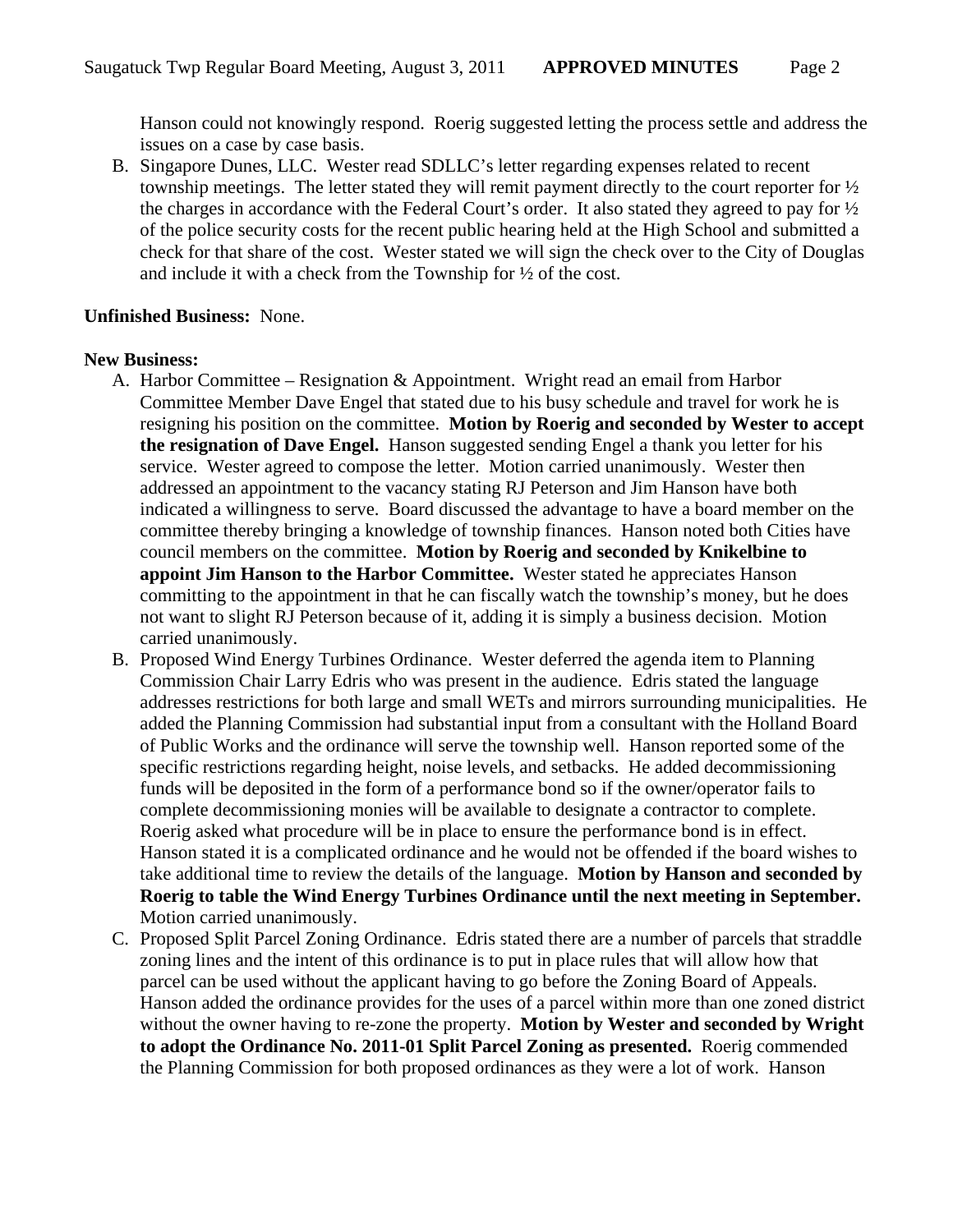recognized this ordinance would work well for most people owning parcels in more than one zoned district. Roll call vote: Roerig-yes, Knikelbine-yes, Hanson-yes, Wester-yes, Wright-yes. Wester declared the ordinance adopted.

- D. Charter Township Status. Wester stated we have been contacted by the State that we are eligible for charter township status and asked for discussion. Roerig verified we were notified of the availability prior to this in 2000 and asked what options are available. Wright stated the first step has been taken and that was to publish two notices of Right to Referendum and now the board can adopt a resolution opposed to incorporation, adopt a resolution of intent to approve incorporation, or adopt a resolution to place the question of incorporation before the electorate. Roerig confirmed if we incorporated into a charter township we would increase the number of board members to seven, levy up to 5 mills for general operating purposes, and protection against annexation. Discussion took place and it was asked if we file a resolution opposed to incorporation, could re-address the issue before the next 10 year census. Wright stated she will inquire and report back for the next regular meeting. **Motion by Wester, seconded by Knikelbine to table the Charter Township Status Resolution until the next meeting in September.** Motion carried unanimously.
- E. Proposed Road Work Order Additional Mowing. Roerig stated in years when we have experienced more rain than usual in June and July we have mowed twice and this year we had 6" of rain in July alone, therefore a second mowing would be warranted. Wright stated the estimated cost is \$850. Roerig stated it is a safety issue, and Knikelbine noted it would only be helpful if they wait until September. **Motion by Wester, seconded by Hanson to approve the road work order for 1 additional mowing to not start until the 1st week of September.**  Motion carried unanimously.
- F. Special Meeting Minutes. Wright stated the minutes in the packet were draft minutes and after review by the attorney there were several minor changes. **Motion by Hanson, seconded by Wester to accept the special meeting minutes from July 18, 2011 and July 22, 2011 as amended by the attorney.** Motion carried unanimously.
- G. Bultje Memo Discussion. Wester stated the attorney sent a memorandum concerning two slight revisions to the Consent Judgment between Singapore Dunes, LLC and Saugatuck Township. Hanson reviewed the two revisions and asked not to take action at this time but to hold a special meeting thereby enabling the public to take time to review the proposed revisions. Board discussed schedule options for the special meeting and was unable to establish a definitive date but Wester stated he will coordinate and post on website.

# **Committee Reports:**

- A. Planning Commission. Hanson stated they have had an extensive discussion regarding the medical marijuana ordinance and will continue to work on it. He added they voted on Officers and reelected the same.
- B. Road Commission. Roerig reported the schedule for next summer is to complete 64<sup>th</sup> St., from  $128<sup>th</sup>$  to M89, and  $128<sup>th</sup>$  reconstruction.
- C. Interurban. Knikelbine stated June ridership was 6,050, up 9.6%. She added they approved the millage for 2011 at 0.4861 mills.
- D. Fire Authority. Wright reviewed the interview process taken during the search for a new Fire Chief. She added they have now offered the position to an individual that is contingent upon the successful completion of a background check.